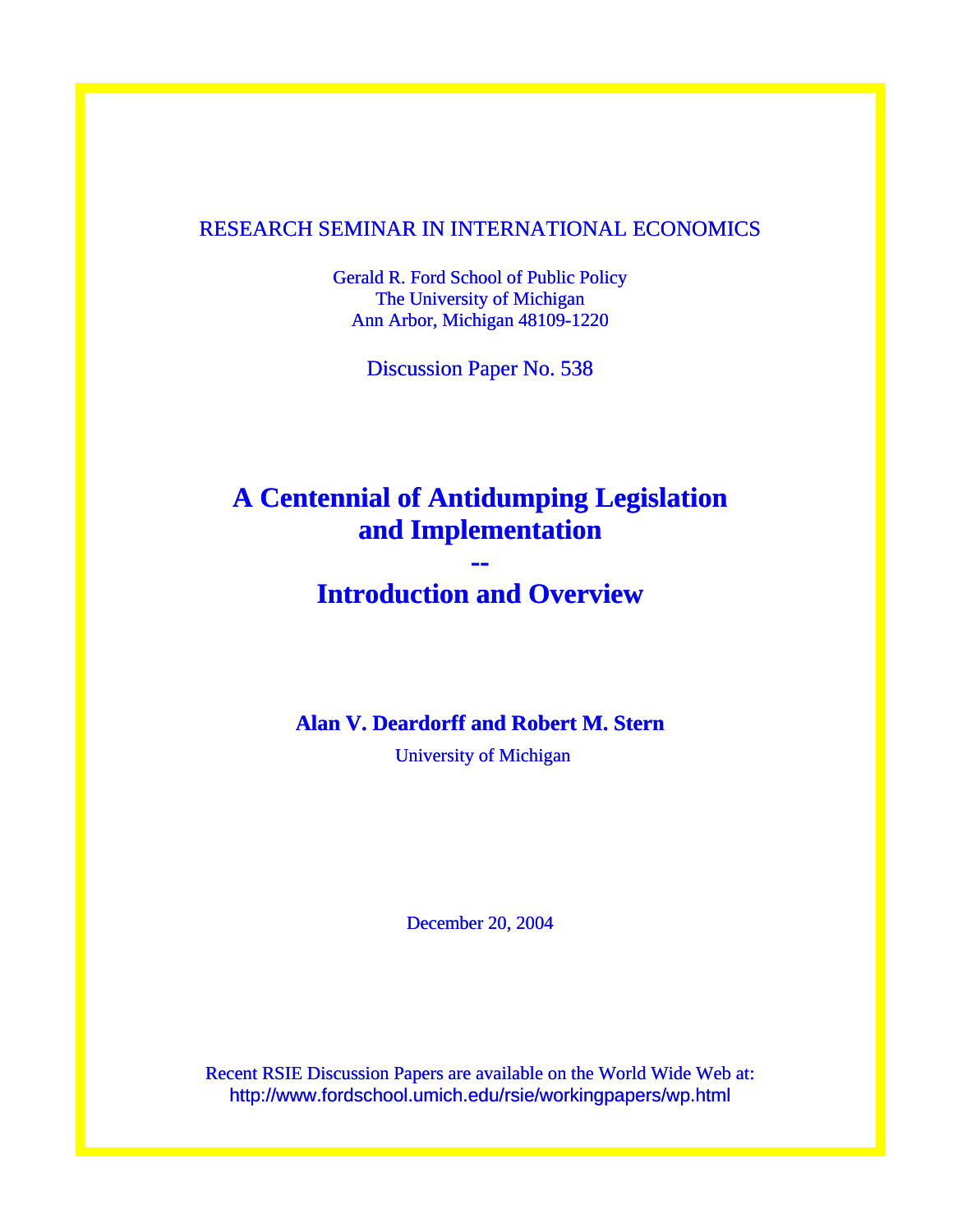## A CENTENNIAL OF ANTIDUMPING LEGISLATION AND IMPLEMENTATION

#### *Edited by*  ALAN V. DEARDORFF AND ROBERT M. STERN

| A Centennial of Antidumping Legislation and Implementation:<br><b>ROBERT M. STERN</b>                                                               |
|-----------------------------------------------------------------------------------------------------------------------------------------------------|
|                                                                                                                                                     |
| The Rise of US Antidumping Activity in Historical PerspectiveDOUGLAS A. IRWIN                                                                       |
| Dumping in a Global World:<br>Why Product Quality MattersJOSÉ LUIS MORAGA-GONZÁLES and<br><b>JEAN-MARIE VIAENE</b>                                  |
| Antidumping: A Growing Problem in International TradeTHOMAS J. PRUSA                                                                                |
| The Politicisation of EC Antidumping Policy: Member States<br>Their Votes, and the European CommissionSIMON J. EVENETT and<br><b>EDWIN VERMULST</b> |
| Antidumping Reform: Time to Go Back to BasicsCLAUDE BARFIELD                                                                                        |
| Some Remarks on Reforming WTO AD/CVD RulesROBERT W. STAIGER                                                                                         |
| The Political Economy of Reforming the Antidumping LawsROBERT E. BALDWIN                                                                            |

December 20, 2004

Address correspondence to:

Robert M. Stern Department of Economics University of Michigan Ann Arbor, MI 48109-1220

Email: mstern@umich.edu Tel. 734-764-2373 Fax 734-763-9181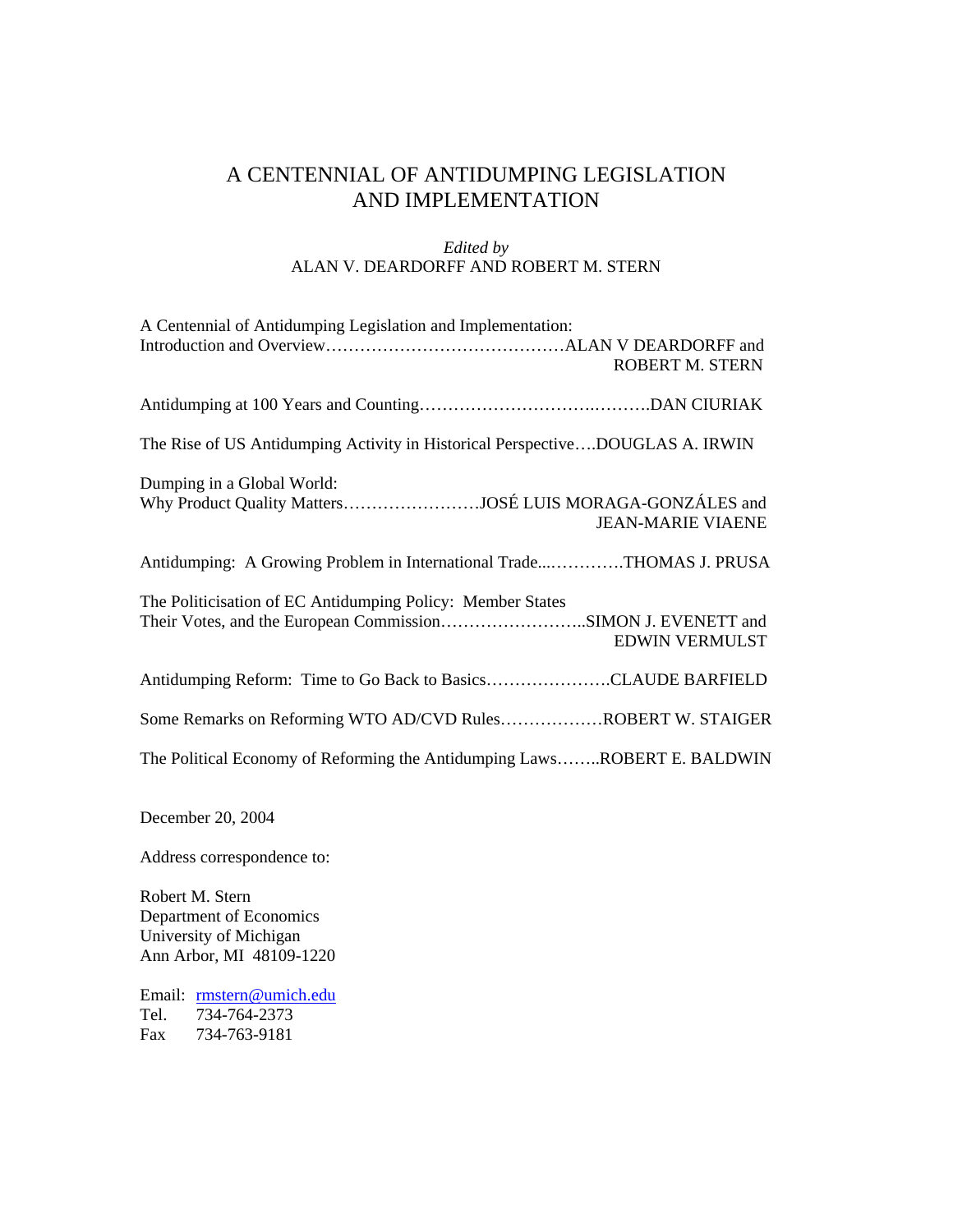## A Centennial of Antidumping Legislation and Implementation: Introduction and Overview

*Alan V. Deardorff and Robert M. Stern[1](#page-2-0)*

#### 1. INTRODUCTION

 A century has now passed since the Government of Canada adopted the first recorded antidumping law in 1904.<sup>[2](#page-2-1)</sup> The Canadian legislation was soon followed by similar legislation in most of the major trading nations in the industrialized world prior to and after World War I. Antidumping provisions were later incorporated into the General Agreement on Tariffs and Trade (GATT) following World War II. Nowadays, virtually all of the industrialized and developing countries in the world economy have adopted antidumping legislation.

 While antidumping actions were implemented in a number of countries prior to World War II, these actions have since come to be increasingly used in the GATT/WTO system by industrialized and developing countries alike. Indeed, it appears that antidumping has become the trade policy of choice to provide administered protection to domestic firms to offset the injury that results from the alleged dumping practices of foreign exporters.

 In view of the long and increasingly widespread use of antidumping measures, we decided to mark the centennial of the 1904 Canadian antidumping legislation by organizing a symposium that was held at the University of Michigan, Ann Arbor, on March 12, 2004.<sup>[3](#page-2-2)</sup> This symposium featured commissioned papers dealing with antidumping measures in a historical

 $\overline{a}$ 

<span id="page-2-0"></span><sup>&</sup>lt;sup>1</sup> ALAN V. DEARDORFF AND ROBERT M. STERN, University of Michigan.

<span id="page-2-1"></span> $2^{2}$  An Act to Amend the Customs Tariff 1897, 4 Edw VIII, 1 Canada Statutes 111 (1904).

<span id="page-2-2"></span> $3$  Funding for this Symposium was provided by the following units of the University of Michigan: Department of Economics; International Workshops, Department of Economics; Gerald R. Ford School of Public Policy; William Davidson Institute; and European Union Center.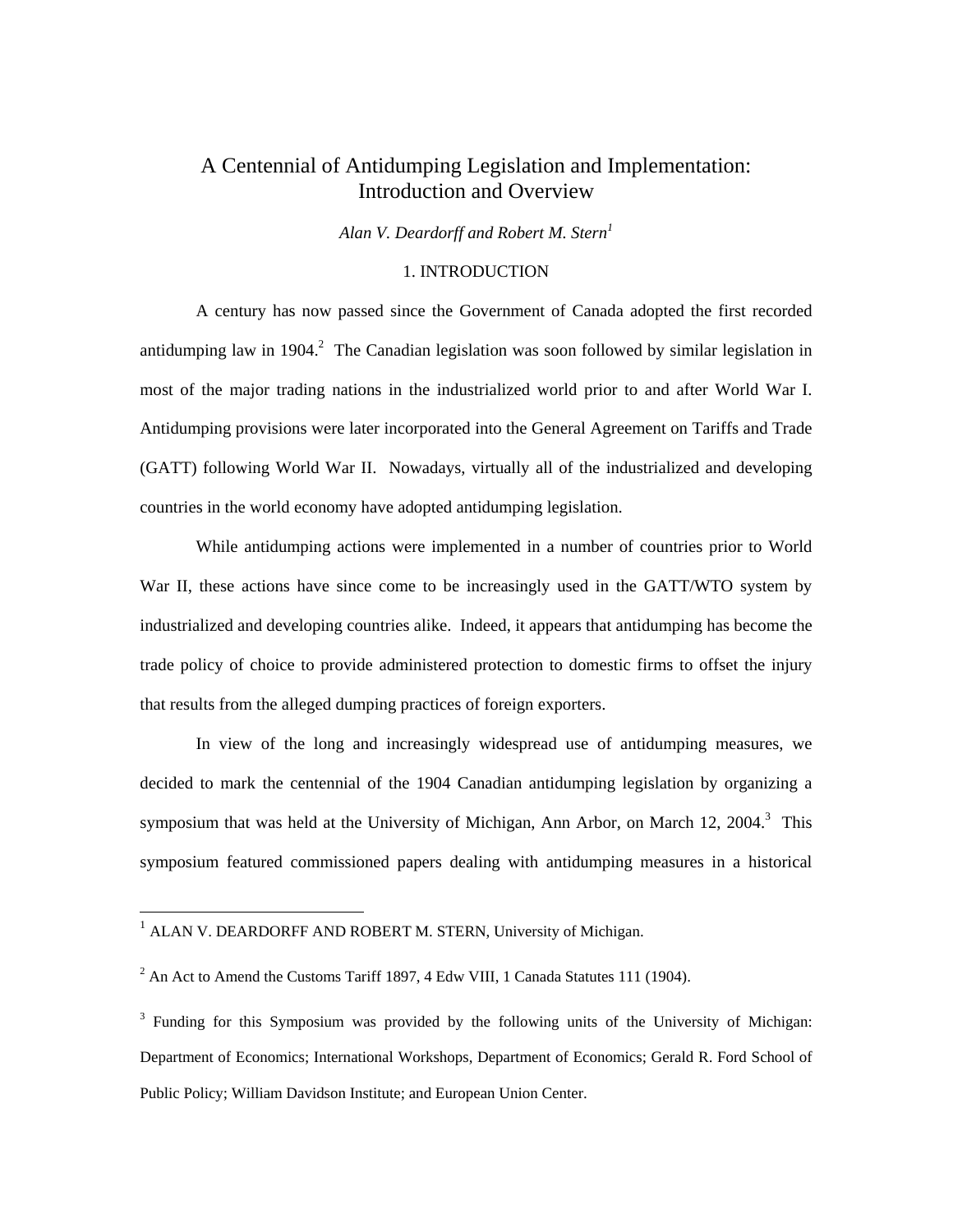context, theoretical and empirical analyses of the causes and consequences of antidumping measures, reviews of the antidumping experiences of selected major trading nations/regions, and assessment and proposals for reform of antidumping and safeguards provisions in national legislation and institutions and in the GATT/WTO.

#### 2. OVERVIEW OF SYMPOSIUM PAPERS

In this section, we present a brief overview of the issues treated in the individual papers that comprise this issue of *The World Economy.* 

Dan Ciuriak, in his paper, "Antidumping at 100 Years and Counting," notes that the distinction of introducing the first antidumping measure falls to Canada. Actually, at a time when tariffs were not bound, what made the duty special in Canada was that it could be levied administratively, rather than being enacted. It was rather a modest step, with the legislation specifying that the duty be set at the difference between the selling price in Canada and the "fair market value," which was to be identified with the price at which the goods were sold in the country of production, subject to a cap set at 50 percent of the legislated tariff. There were few other "bells and whistles" insofar as the application of the special duty was limited to goods produced in Canada and subject to adequate domestic supply; there was no injury test.

In historical context, antidumping first made its appearance in an era that was a high season of globalisation, with labour and capital able to move internationally as never before or since, but also an era marked by an awakening of economic nationalism in newly industrializing countries, and by growing angst over the power of large corporations that were emerging to exploit the economies of scale allowed by mass production, which itself was facilitated by the growth of international trade. This is evidenced in the concurrent evolution of anticombines legislation. Today, in another high season of globalisation, marked by concerns over corporate globalism that evoke those of the earlier era, it is of particular interest to note a major difference: antidumping actions did not proliferate then but are doing so now.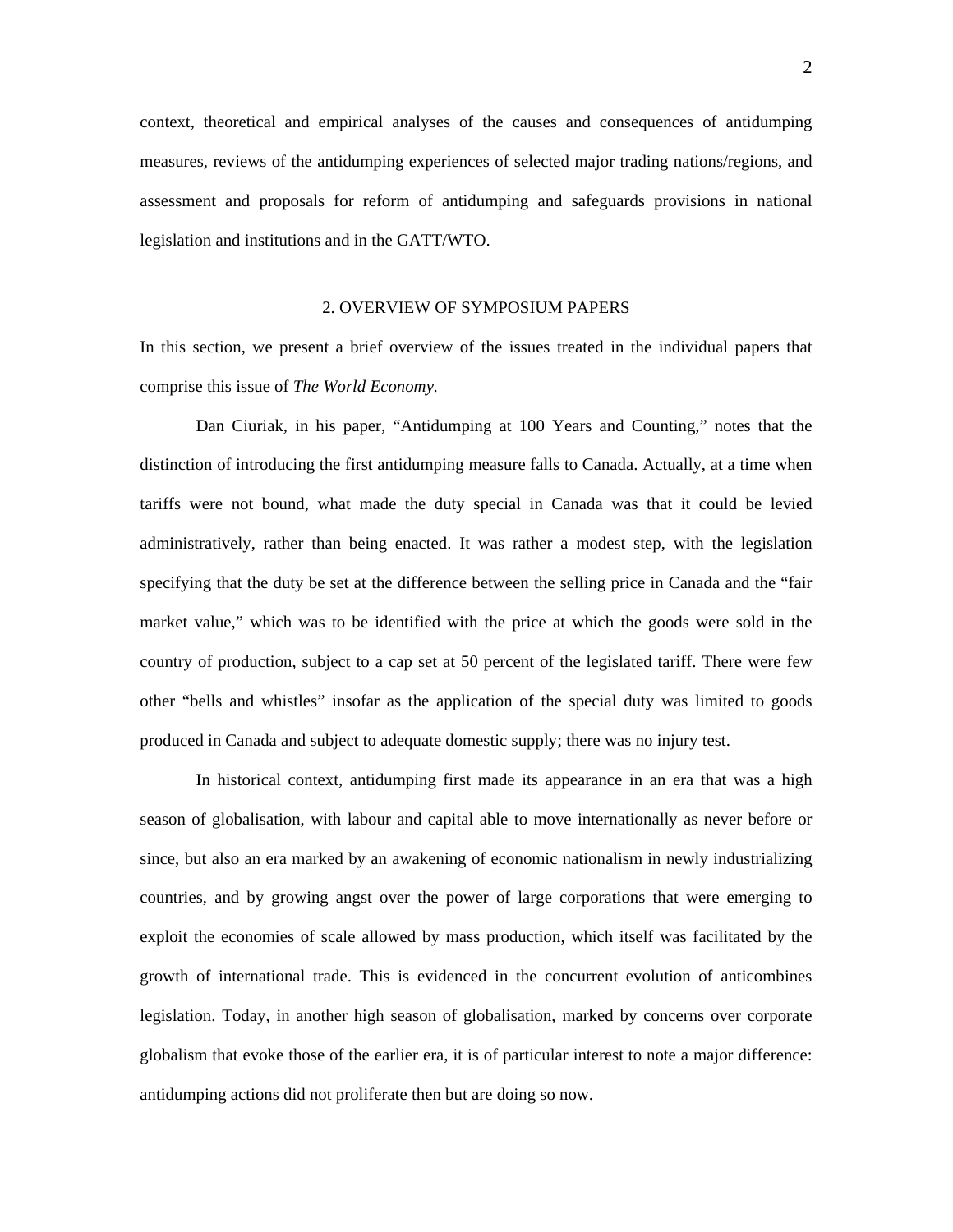The early integration of antidumping into economic theory as an international counterpart of domestic competition policy has received at least some official ratification in international treaties, and governments see it as a legitimate policy, albeit one in need of international disciplines. However, analysis of the pattern of its use reveals it to be an instrument of political economy, as a convenient alternative to the safeguard option sanctioned by the WTO. Its use in this manner has become a major bone of contention, pitting "free traders" against "fair traders." While particular decisions have been picked apart and shown to be egregiously at odds with any reasonable economic theory of price discrimination that gives antidumping theoretical legitimacy, the frequent reliance on trade adjustment to correct imbalances generated in the global financial system or in domestic policies, muddies the water for this analysis considerably. Indeed, given that the response of antidumping filings to exchange rate changes is similar to the response to tariff changes, the rise in the number of antidumping actions in the modern era of globalisation may reflect more than just the migration of protection from bound tariffs (now sharply reduced after successive multilateral trade rounds) to unbound contingent protection. It may reflect the behaviour of the global exchange-rate regime as well.

In his paper, "The Rise of US Antidumping Activity in Historical Perspective," Douglas Irwin notes that most studies of antidumping focus on the period since 1980. By taking a historical perspective especially for the period since World War II, Irwin seeks to address a number of questions, as follows. Is it true that few antidumping petitions were filed prior to 1980? If so, what explains that low level of antidumping activity, given that it is now considered to be an "easy" way for import-competing firms to gain protection? And what economic and political factors explain the shift toward a more intensive use of antidumping remedies over time?

Irwin examines some of the legal and administrative changes in US antidumping policy since its inception and then presents data on the annual number of antidumping investigations over time. He finds that: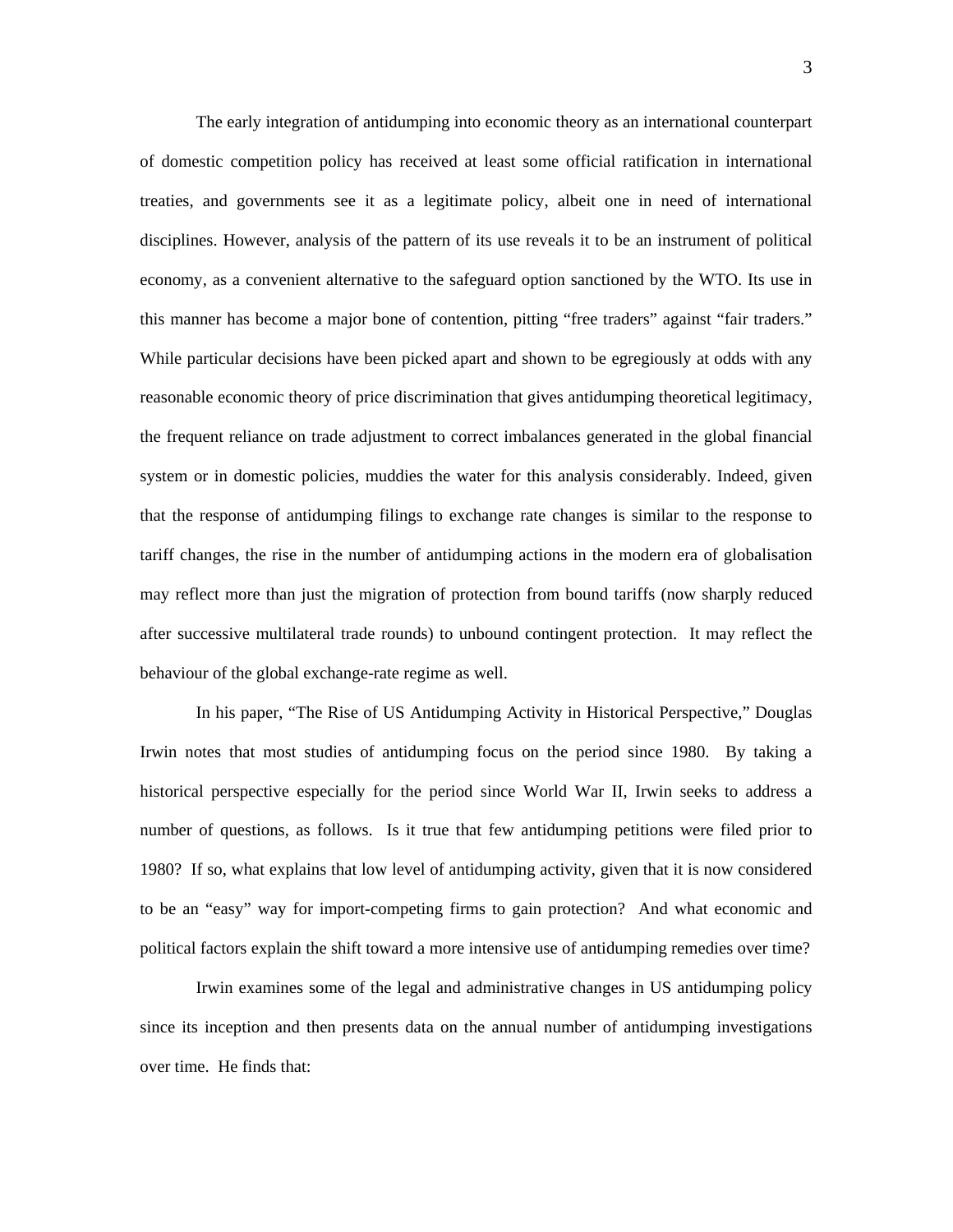- The number of US antidumping investigations conducted in the late 1930s and the late 1950s and early 1960s is surprisingly large and comparable to the post-1980s levels of activity.
- Most US antidumping investigations prior to the 1970s were dismissed by the US Treasury Department as lacking evidence of less-than-fair-value (LTFV) sales; by contrast, now (with the LTFV determination moved to the Commerce Department) virtually all petitions move on to the injury determination stage of the process.
- The increase in antidumping cases since the early 1980s is related to the rise of multiple petitions, i.e., petitions that cite several source countries for dumping the same product in the US market; in fact, the number of products targeted in antidumping cases has fallen since the mid-1980s.
- The proximate determinants of the annual number of antidumping cases are the unemployment rate, the exchange rate, import penetration, and a 1984 legal change that encouraged the filing of multiple petitions.

In their paper, "Dumping in a Global World: Why Product Quality Matters," J. L. Moraga-González and J-M. Viaene note that current antidumping activities are very different from those observed in the last 100 years of antidumping legislation. While antidumping actions were used primarily by major developed countries until less than a decade ago, they are now the trade policy of choice of developing and transition economies as well.

To understand why some countries have increasingly applied antidumping laws, Moraga-González and Viaene specify a model of vertical intra-industry trade to examine the strategic incentives of exporting firms to undertake dumping. They consider that a product is being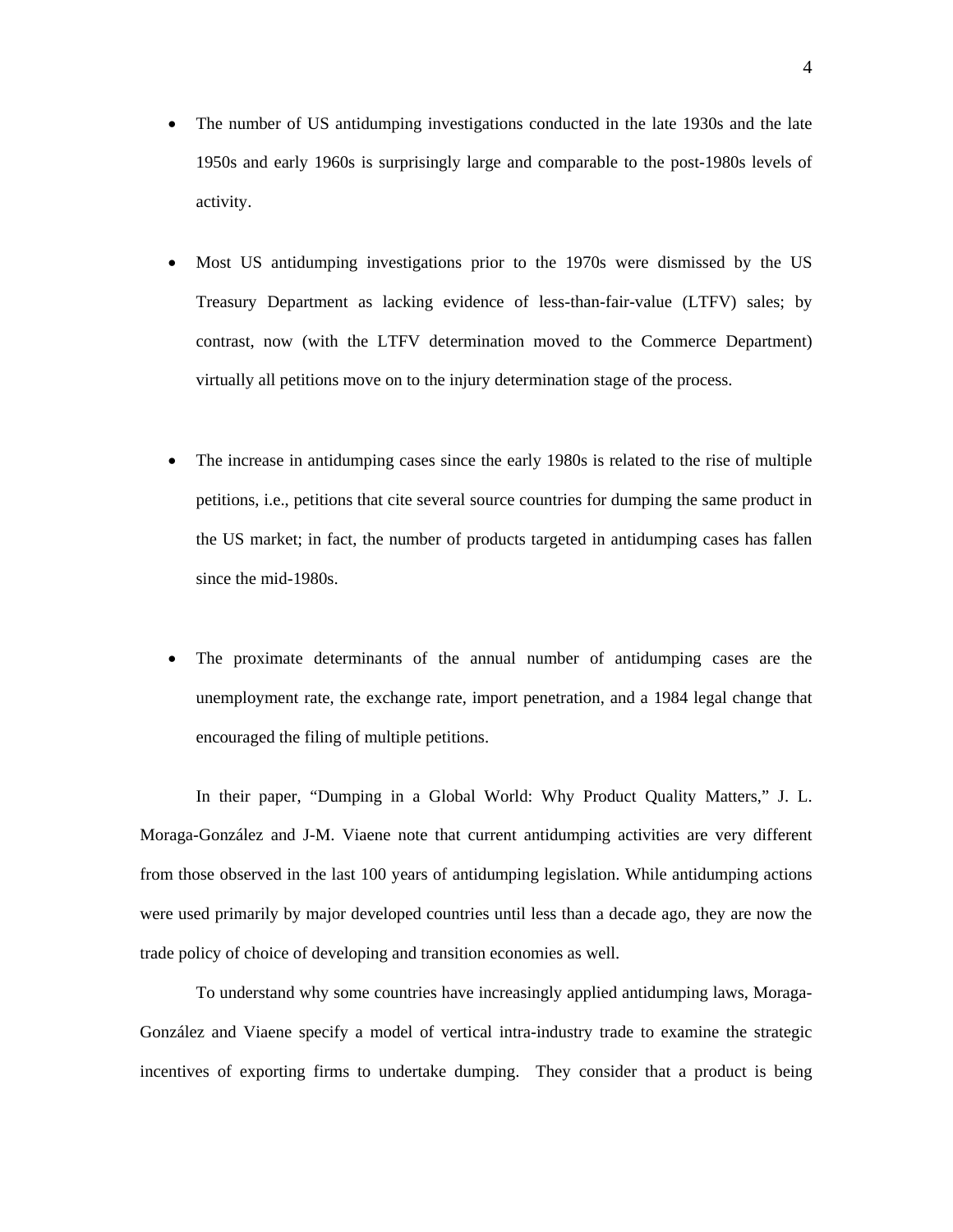dumped if its export price to a particular country is less than a "normal" value. Their first proxy for normal value is the competing local price according to which unilateral dumping by the lowquality firm in the rich country may be observed. If the standard WTO definition of dumping is used instead – that is, when a company exports a product at a price lower than the price it normally charges in its own home market – then either reciprocal dumping or unilateral dumping by the high-quality firm in the poorer country arises depending on income differences, the height of tariff protection and the level of the exchange rate. For example, a currency depreciation raises the likelihood of attributing dumping to the foreign high quality firm in the country in question. The definition of normal value is therefore crucial, since using different proxies for normal value may lead to different outcomes regarding the identity of the exporting firm that allegedly dumps. It is in this context that product quality matters for exporting firms in different countries.

Thomas Prusa examines the issue of antidumping (AD) proliferation in his paper, "Antidumping: A Growing Problem in International Trade." He shows that AD is used more frequently, by more countries, and against more products than ever in its history. He reviews AD filing patterns with an emphasis on the scope of countries and industries seeking protection. Recent trends suggest that the widespread embrace of AD protection makes the prospect for AD reform increasingly unlikely. AD is no longer being used solely by high income developed countries. It is increasingly being used by middle-income and even lower-income countries. As worrisome, these new users have chosen to use AD very intensively. Per dollar of imports the new users have filed AD cases up to 15-20 times more frequently than the traditional AD users such as the U.S. and EU.

The rapidly changing set of AD users makes for a complicated negotiation dynamic. In the near term, strong opposition by the U.S. and EU makes reform a highly unlikely outcome. In the longer run, rising use of AD against the U.S. and EU could conceivably weaken their support for AD. Yet, the same trends that might finally cause the U.S. and EU to realize AD is a failed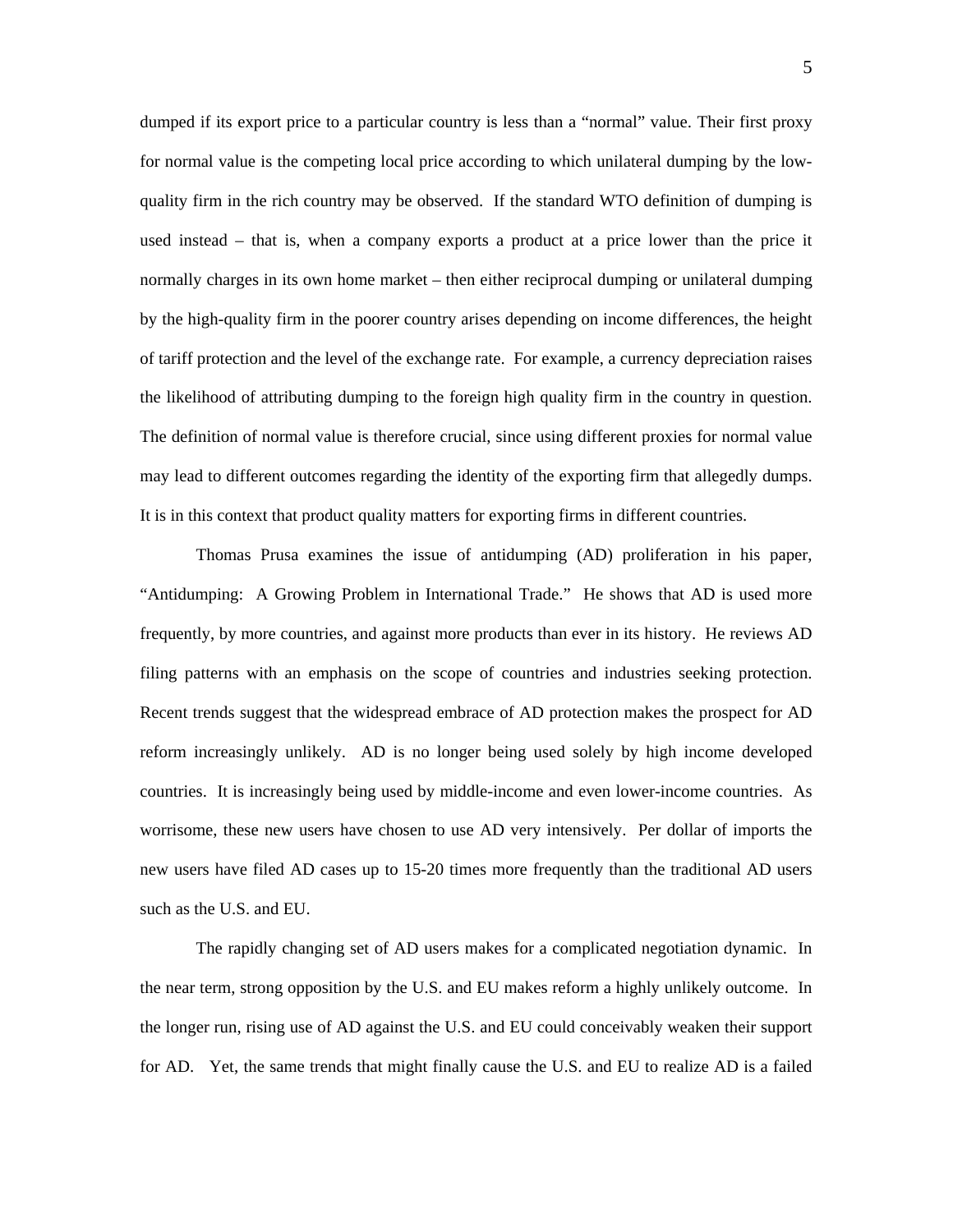policy will likely make reform impossible. The new users who have adopted and aggressively embraced AD may decide that it is a policy that they cannot live without.

Given its widespread use, Prusa also reviews the rationales for modern AD. He explains that, despite the rhetoric often bandied about, AD statutes no longer have anything to do with predation or even economically harmful dumping. The predatory-intent provision included in the earliest versions of the law was expunged more than 75 years ago. Ironically, one of the most basic lessons that one must learn about modern AD is that it has nothing to do with what microeconomics says is harmful pricing behavior.

Since AD is not about restraining an economically sensible notion of dumping, what is it about? Prusa argues that there are three factors driving the widespread adoption and use of AD: (1) the considerable discretion involved in AD cases, (2) the fact that AD is GATT/WTO consistent and requires no concessions, and (3) the success of GATT/WTO negotiations in lowering MFN tariffs.

In their paper, "The Politicisation of EC Antidumping Policy: Member States, Their Votes, and the European Commission," Simon Evenett and Edwin Vermulst focus on the role that EC member states play in deciding whether to impose definitive duties on imports that have been found to be dumped and that are deemed to have injured a European industry. Their focus contrasts with other studies of antidumping protection in Europe, which have emphasized the role of political and technocratic influences on the dumping and injury investigations. Evenett and Vermulst have carried out extensive searches of media outlets and compiled a database that sheds light on the pattern of EC member-state voting on antidumping measures since 1991. They find that, in the late 1990s, numerous disagreements between member states occurred over the merits of imposing antidumping duties. These disagreements may well have been partly responsible for the strong decline in the number of European antidumping investigations initiated after 1999. Perhaps the most important implication of their study is to question the presumption that the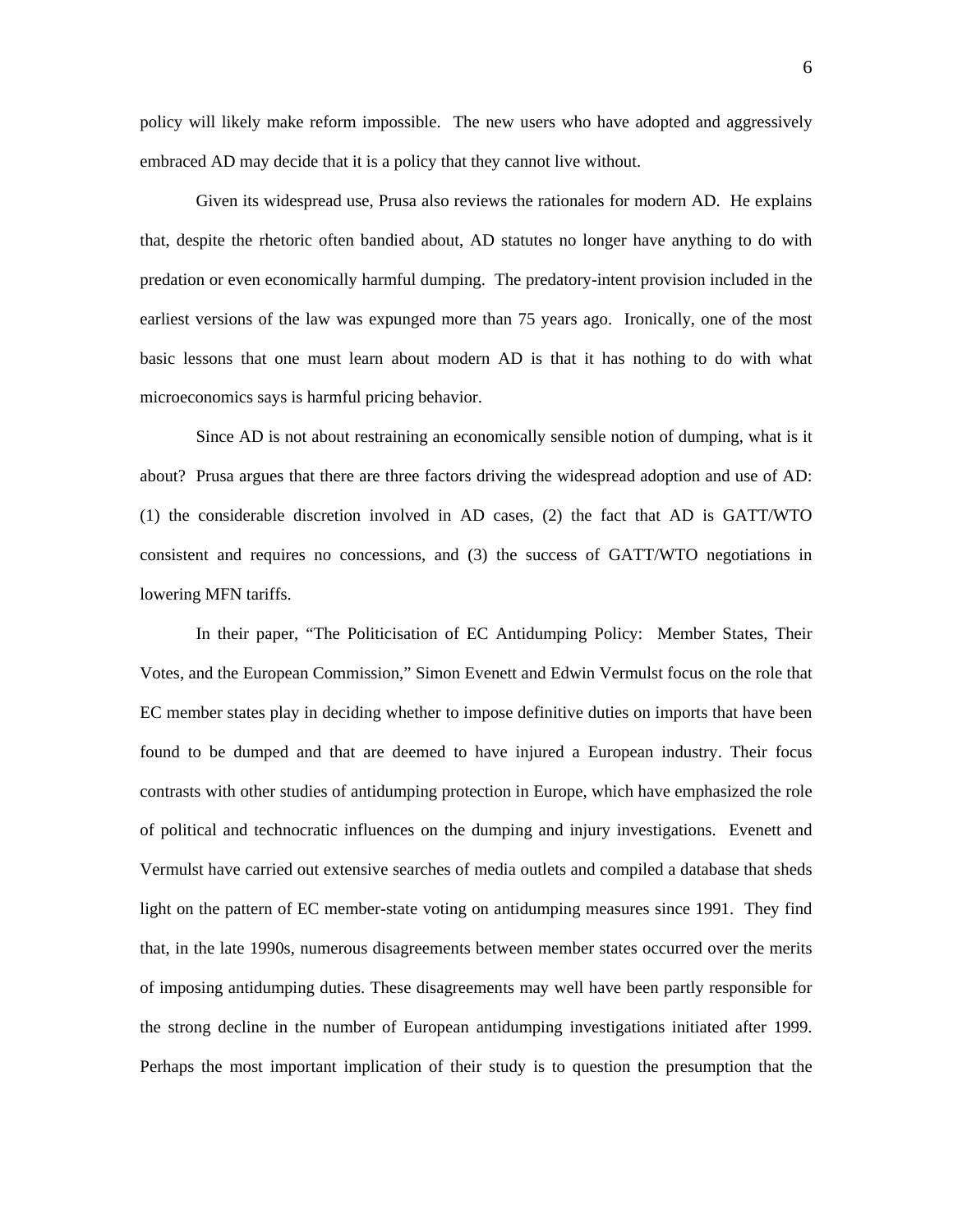supply of contingent protection should be depoliticised. Recent EU experience is at variance with this presumption.

Claude Barfield, in his paper, "Antidumping Reform: Time to Go Back to Basics," analyzes and rebuts the legal and economic defences that have been advanced to defend current antidumping regimes. He offers four potential options for reform of the present protectionist system in particular from a US perspective. The first-best option would be to abolish antidumping laws and rely upon national competition laws. If this proves politically impossible, then the current system should at a minimum be revised to force petitioners to prove their case, that is, to demonstrate that government industrial or other policies are providing a sanctuary market for exporting firms, allowing them to raise prices at home while dumping goods abroad. In addition, a public or national interest test should be included at the end of the antidumping process, allowing the national executive to make a "political" decision as to whether antidumping duties will advance the public interest. Finally, over time, both WTO negotiators and national leaders should create a system that substitutes safeguards actions for antidumping actions as the primary "interface mechanisms" to meliorate friction between national economies and to temporarily act against import surges.

In his paper, "Some Remarks on Reforming WTO AD/CVD Rules," Robert Staiger argues that dumping may be viewed as unfair by the WTO member governments, who place great importance on their ability to prevent dumped imports from entering their markets and injuring their producers. He notes that the traditional starting point for economists is that this position is not sensible, and once this position is rejected, the economist's traditional advice for reforming WTO antidumping rules follows fairly directly: eliminate GATT Article VI (which affords WTO members the right to impose antidumping and countervailing duties against imports originating from other WTO members). Regardless of the merits of this traditional position, non-economists typically see elimination of GATT Article VI as a non-starter, and so it may be interesting to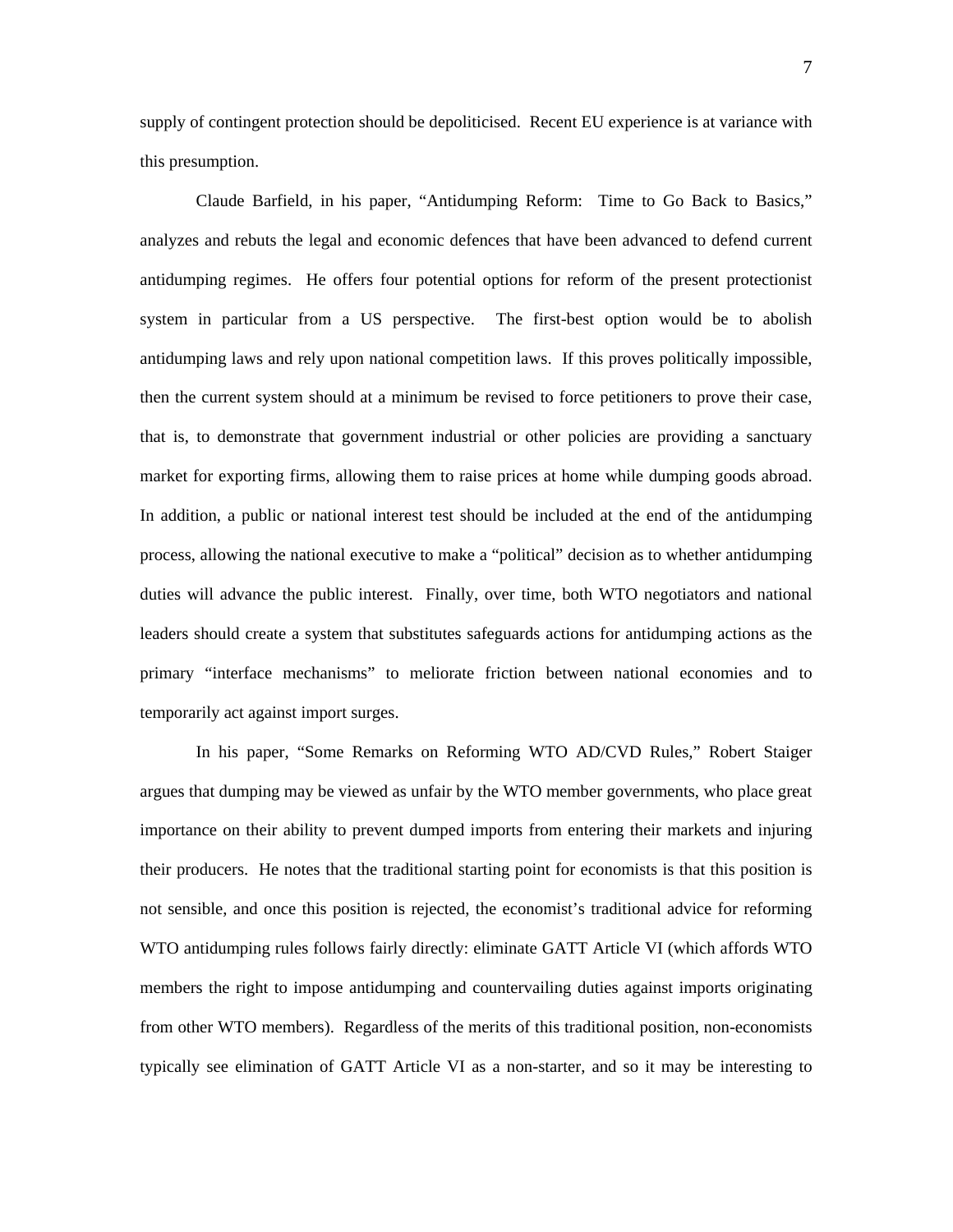consider other starting points. Staiger maintains that this alternative starting position leads to an alternative proposal for reform that is less drastic.

He argues that two features of the WTO antidumping rules as contained in GATT Article VI and elaborated in the WTO Agreement on Implementation of Article VI can be defended: first, these rules give governments the right to impose discriminatory duties on dumped imports; and second, this right is associated with a relatively permissive injury standard. Staiger further argues that a third feature of antidumping rules is potentially problematic, even when viewed from this alternative starting position. This third feature is the lack of compensation provisions of the sort that are widespread throughout other areas of the GATT/WTO.

In particular, Staiger observes that a plausible reason that antidumping actions seem to be so widely abused for protectionist purposes is that they represent a rare instance of essentially unilateral actions that are permissible within the WTO: under the banner of antidumping actions, governments can block imports and provide their industries with import relief without fear of retaliation or demands for compensation from their trading partners. Cognizant of the great potential for abuse of antidumping actions, the WTO Agreement on Implementation of Article VI represents an extraordinarily detailed attempt by WTO member governments to "reign in" this potential through a detailed set of rules governing the acceptable methodologies and procedures for initiating antidumping actions. But Staiger argues that as long as the underlying incentives for abuse remain, governments are likely to continue to find new and increasingly ingenious ways to respond to these incentives without running afoul of the rules. The intent of Staiger's proposal for reform is to create incentives for the use of antidumping measures that are more in line with a cooperative international environment. And he suggests that, by extending WTO compensation provisions to cover antidumping actions, the WTO might in effect "harness retaliation" and convert it into a tool of international order in the area of antidumping actions.

Robert E. Baldwin argues in his paper, "The Political Economy of Reforming the Antidumping Laws," that efforts to reform antidumping policies should take into account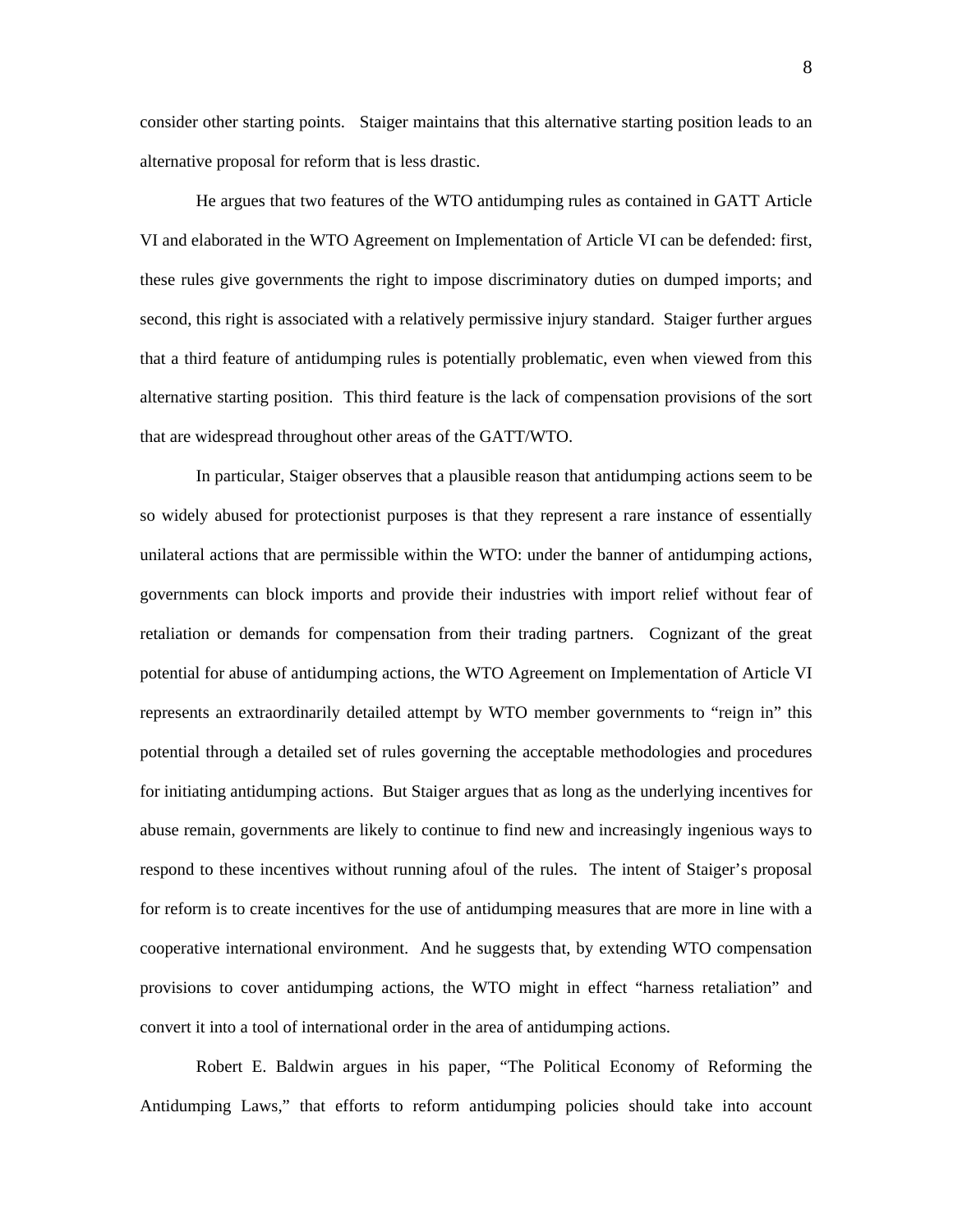concepts of economic fairness. In particular, aside from the alleged damage done to the complainant firms, the effects of antidumping actions on other firms and industries using the products as intermediate inputs should be considered. Examples here include the effects on other industries stemming from granting antidumping protection to the US steel and flat panel display industries. Baldwin also recommends that administration of antidumping laws should require demonstration of the conditions and behaviour of firms in the foreign markets that make the alleged dumping possible. Further, he urges that the support for reform of antidumping measures should come from the policy-oriented studies by academic specialists and from politically influential business and labour organizations and nongovernmental organizations whose interests may be adversely affected by the imposition of antidumping protection.

#### 3. CONCLUSIONS AND IMPLICATIONS FOR ANTIDUMPING REFORM

Antidumping legislation has, it is clear, a long history, and the use of antidumping laws against imports as been going on for a long time as well. Although the increase in antidumping actions by developed countries in recent years is more apparent than real – owing its appearance mainly to the increased used of multiple AD petitions within a single industry – it is also true that both antidumping laws and antidumping actions have proliferated in recent decades by and among developing countries. Even though there is virtual unanimity among economists that dumping is both normal and largely beneficial economic behaviour from the standpoint of consumer welfare, while antidumping duties have all the faults of ordinary protection and more, the use of antidumping measures has become if anything more entrenched in the real world of trade policy towards the end of its first century of existence.

The authors of the essays in this symposium have documented much of this and have then gone on to ask what to do about it. Although we all would probably agree that the best solution would simply be to retract all antidumping legislation, it is doubtful that any of us expect that to happen in the foreseeable future. Antidumping laws serve a purpose, or perhaps several of